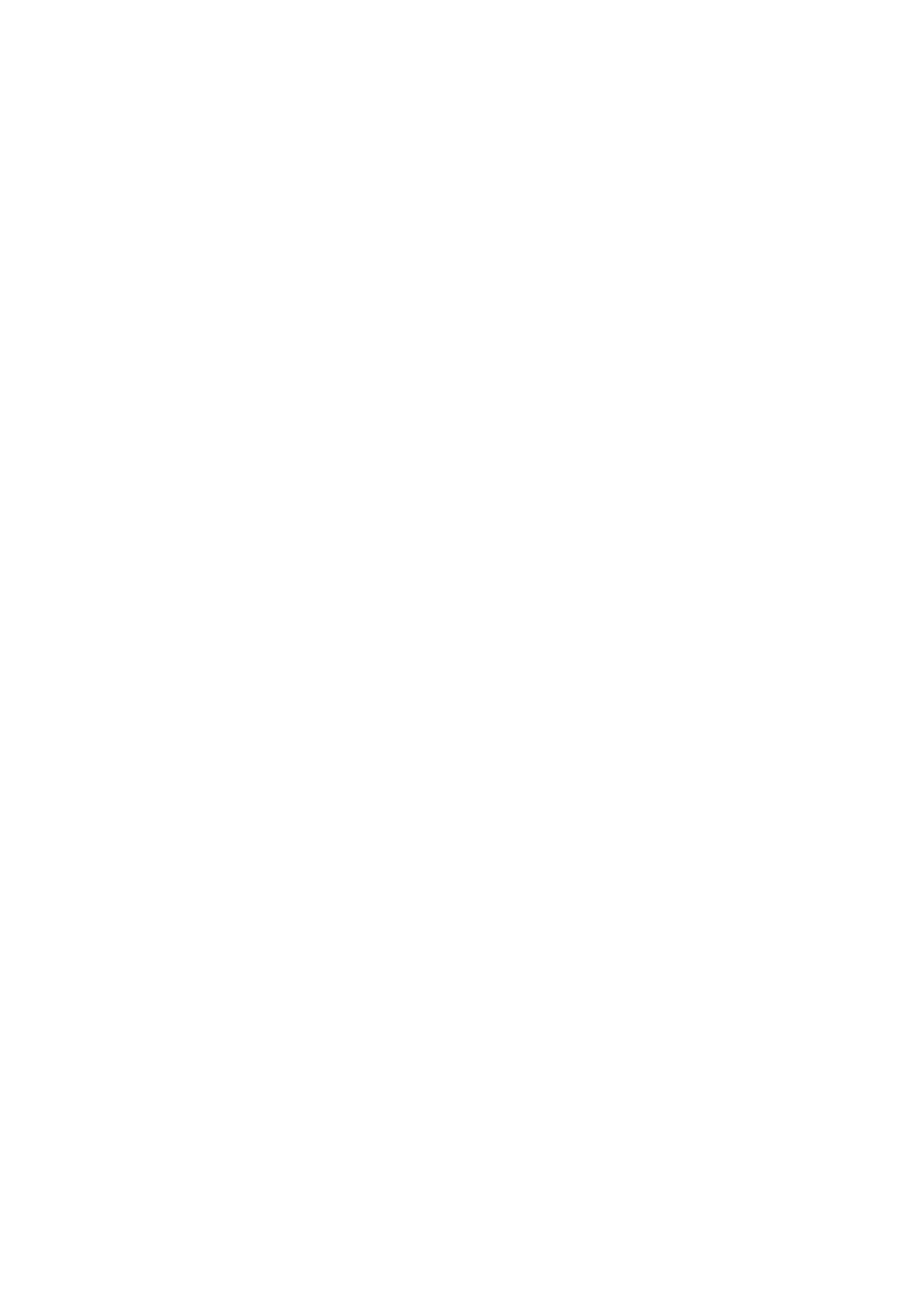## **CHAPTER 327**

## **GRASS FIRES ACT**

## ARRANGEMENT OF SECTIONS

*Section* 

- 1. Short title.
- 2. Interpretation.
- 3. Burning of vegetation without authority.
- 4. Notice to be given before burning vegetation.
- 5. Power to prohibit burning of vegetation.
- 6. Burning of vegetation by employees.
- 7. Firebreaks.
- 8. Local authorities may order compulsory firebreaks.
- 9. Restrictions as to removal of bees and honey from land.
- 10. Engagement of fire-rangers.
- 11. State of danger.
- 12. Refusal to assist in putting out fire.
- 13. Protection of life, person or property by counter-firing.
- 14. Liability of servant.
- 15. Arrest.
- 16. General penalty.
- 17. Civil remedy preserved.
- 18. Rules.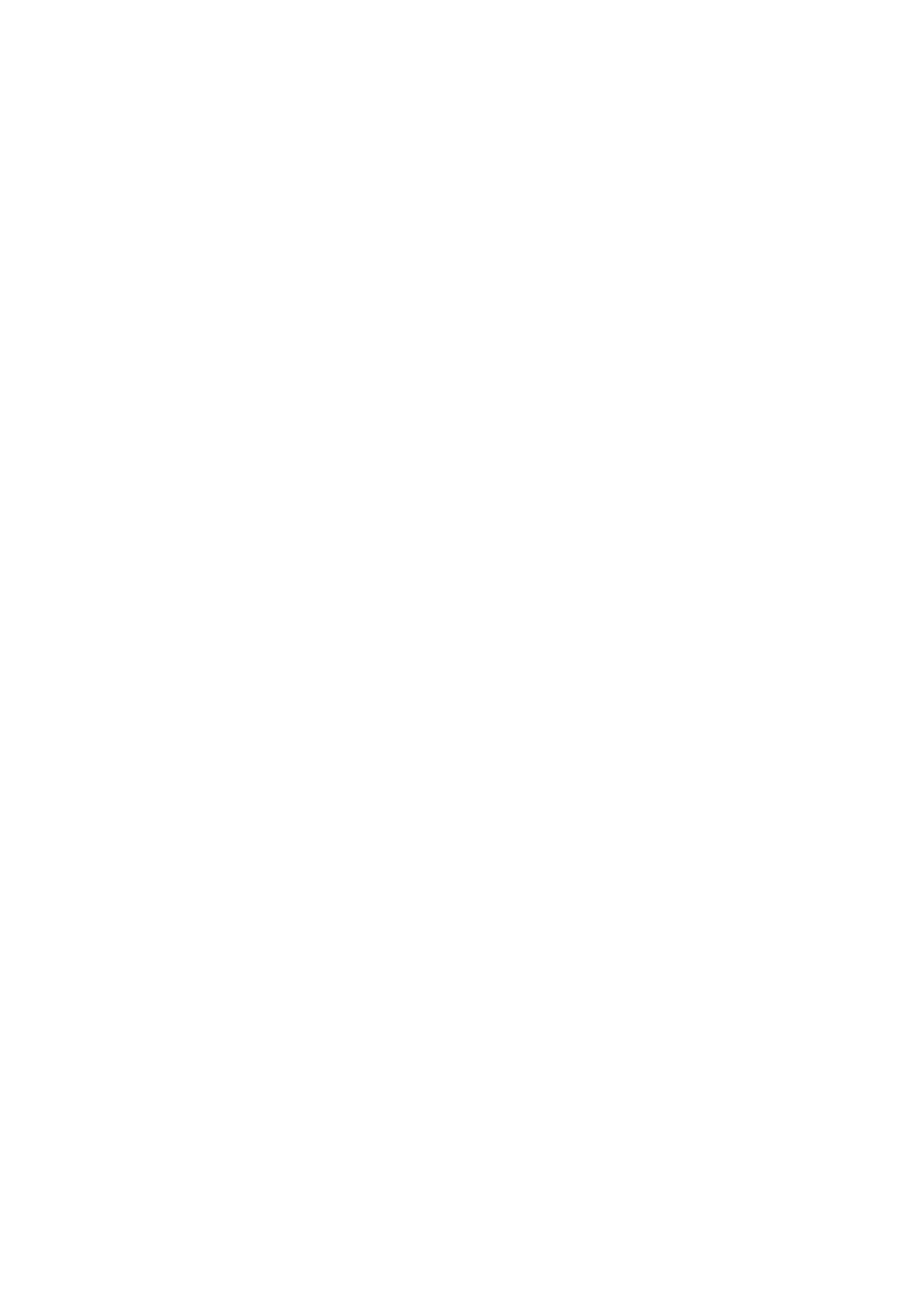#### **CHAPTER 327**

#### **GRASS FIRES ACT**

[*Date of commencement: 15th January, 1942*.]

#### **An Act of Parliament to provide for the control of grass fires**

[Cap. 185 (1948), Act No. 18 of 1949, G. N. 1721/1955, L. N. 173/1960, Act No. 36 of 1962, L. N. 256/1963, L.N. 2/1964, L. N. 303/1964, Act No. 9 of 1967.]

#### **1. Short title**

This Act may be cited as the Grass Fires Act.

#### **2. Interpretation**

In this Act, except where the context otherwise requires—

**"Director"** means the Director of Agriculture or any person deputed by him to act in his stead;

**"firebreak"** means a strip of land not less than thirty feet on either side of a boundary, whether under trees or not, which has been cleared of inflammable matter to prevent the spread of fire;

**"local authority"** means a municipal council, county council, urban or area council, or a township authority established by regulation 50 of the Local Government Regulations, 1963 (L.N. 256/1963, Sub. Leg.), and, in respect of any functions delegated to or conferred upon a local council, such local council;

**"owner and occupier"**, in relation to any land, includes any person who is for the time being managing a farm on such land and in respect of Government land includes the Commissioner of Lands, and in respect of Central Forests includes the Chief Conservator of Forests, and in respect of Trust land the county council in which the land is vested;

**"reserved areas"** means Trust land in the North-Eastern Province and the Isiolo, Marsabit, Turkana and Samburu Districts;

**"vegetation"** means growing or standing vegetation, and includes any tree and any part thereof, and any bush, shrub, brushwood, undergrowth, grass, crops and stubble.

[L.N. 256/1963, Sch., L.N. 303/1964, Sch., Act No. 9 of 1967, Sch.]

#### **3. Burning of vegetation without authority**

(1) No person shall set fire to any vegetation which is not his property unless he has lawful authority so to do.

(2) No person shall wilfully or negligently kindle any fire, which by spreading may damage or destroy the property of any other person.

#### **4. Notice to be given before burning vegetation**

(1) Save in reserved areas, every person, before proceeding to burn vegetation upon his own land or upon land on which he is permitted or authorized to burn vegetation, shall give at least two days' notice in writing of his intention to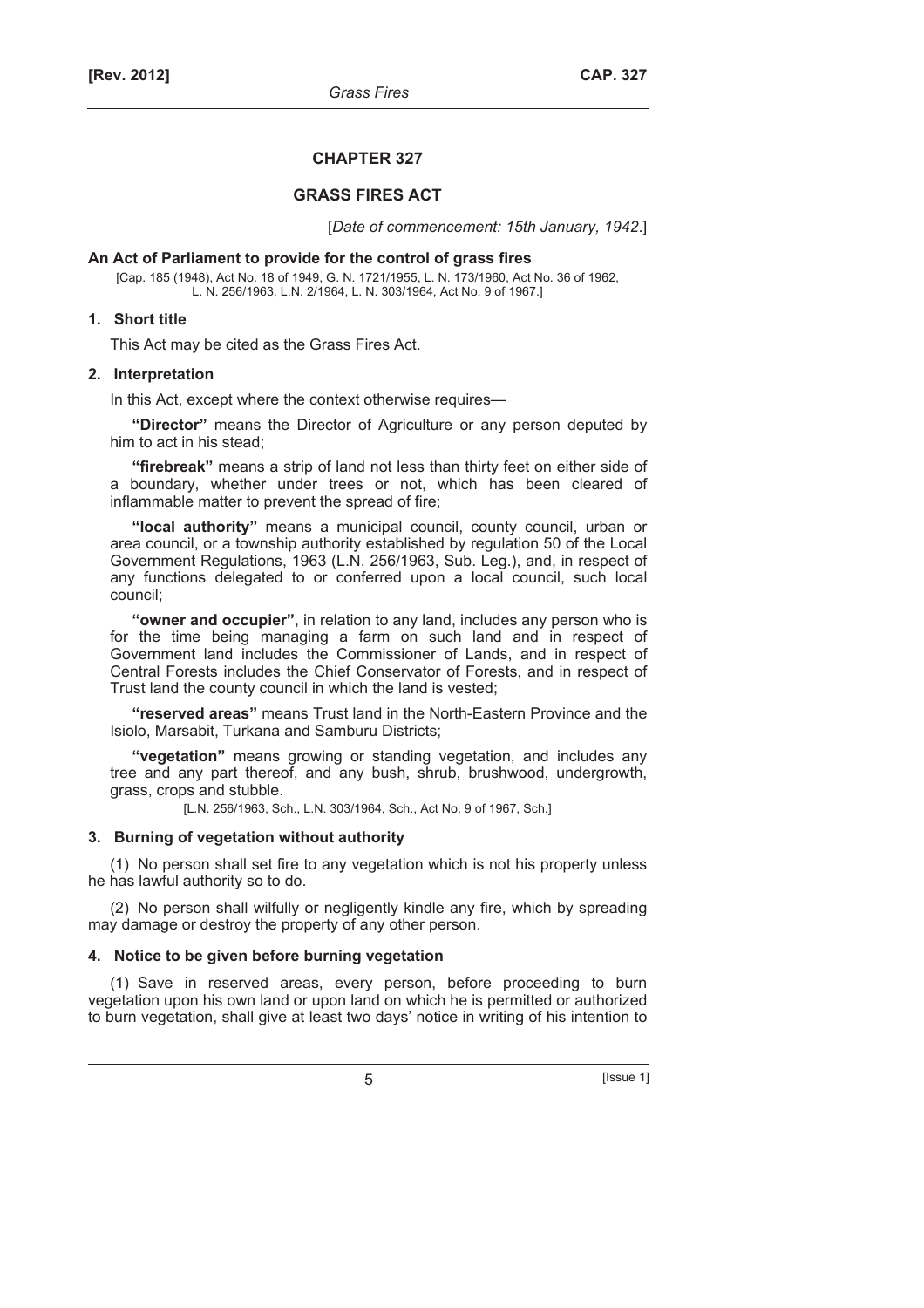do so to all owners or occupiers of adjoining land which is within half a mile of the land on which the burning is to take place; such notice shall be delivered by hand, and shall be deemed to commence from the time when it is received by the person to whom it is addressed, or any servant or agent of his, and shall state as nearly as possible the time at which the burning will take place:

Provided that, in the case of the reserved areas, no person shall burn growing or standing vegetation within half a mile of any land situate outside the reserved areas unless such person gives two days' notice to the owner or occupier of such latter land, which notice need not be in writing.

(2) If a fire lawfully kindled after notice given in terms of subsection (1) of this section spreads to adjoining land, the fact that such notice was given—

- (a) shall to the person who kindled or was responsible for kindling such fire be a sufficient defence to any charge of contravening the provisions of section 3 of this Act, unless it is proved that he wilfully or by the negligence of himself, his servants or agents caused or permitted such fire to spread across his boundaries to such adjoining land; but
- (b) shall not affect the right of any person aggrieved to receive damages for any loss sustained by him as the result of such fire.

### **5. Power to prohibit burning of vegetation**

(1) In the case of—

- (a) any area referred to in the definition of "local authority" in section 2 of this Act, the local authority, and
- (b) any other area, the Director, after consulting the local authority of such area,

may by order prohibit the burning of vegetation except at such times and under such conditions as may be stated in the order, and by such order may exempt any person from the provisions thereof.

(2) Any such order shall specify the place or area within which, and the purposes for which, such prohibition is to remain in force, and shall be published in the *Gazette* and one newspaper circulating in such place or area at least fourteen days before the commencement of such prohibition.

[L.N. 303/1964, Sch.]

#### **6. Burning of vegetation by employees**

(1) No employee of the owner or occupier of any land shall burn any vegetation thereon except with the consent and under the personal direction of such owner or occupier or such person as may be authorized by such owner or occupier.

(2) Any person who contravenes the provisions of subsection (1) of this section shall be quilty of an offence.

(3) *Deleted by L.N. 303/1964*, Sch.

[L.N. 303/1964, Sch.]

 $[|$ ssue 1 $]$  6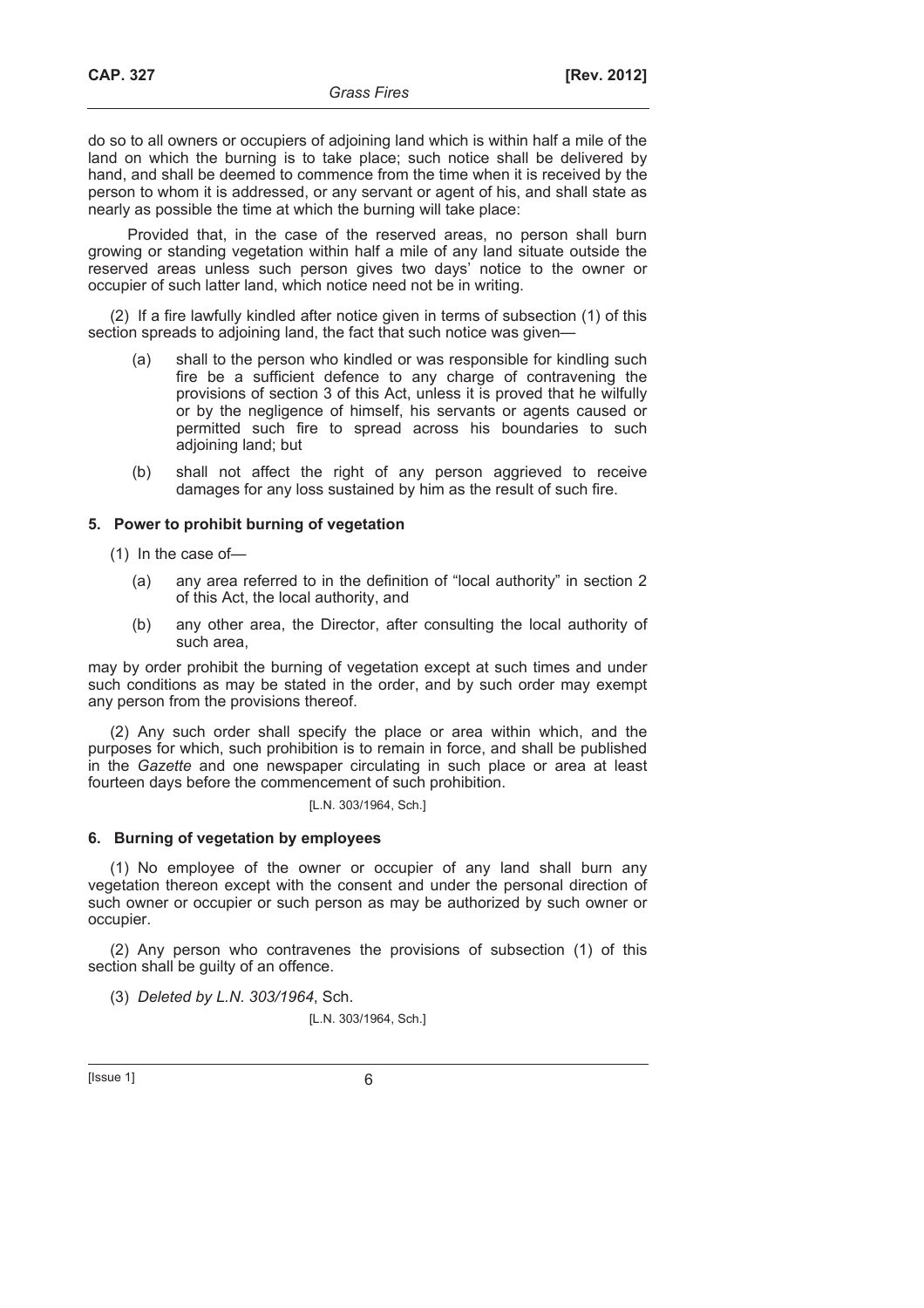### **7. Firebreaks**

(1) Any owner or occupier of land, who desires to guard against fires spreading beyond the boundaries of such land may call upon the owner or occupier of any adjoining land on the boundaries of which sufficient firebreaks have not been provided and maintained, to construct and maintain the half firebreak on his side of the common boundary or to contribute one half of the labour or cost necessary to provide and maintain sufficient firebreaks on their common boundaries or at such other points as are mutually agreed upon for the protection of the property:

Provided that, notwithstanding the definition of "firebreak" in section 2 of this Act, in the case of land contiguous to railway land adjoining a railway, the owner or occupier thereof may agree with the Community that for the purpose of this section a firebreak shall be of such dimensions, and sited at such places, as are mutually agreed.

(2) Any person so called upon may appeal to the Director on the ground that it is unnecessary to provide and maintain such firebreaks, and the decision of the Director on such appeal shall be final.

(3) Subject to the provisions of subsection (2) of this section, if any person so called upon refuses or neglects to contribute as required by that subsection, the person so calling upon him shall be entitled to—

- (a) enter upon the land of such first-mentioned person, without being answerable or chargeable with any act of trespass, and may construct and maintain half such firebreak; and
- (b) recover from such first-mentioned person the cost of such construction and maintenance.

(4) If any firebreak is of the width required by the definition of "firebreak" in section 2 of this Act, but its sufficiency for the purposes of this section is disputed on the ground that such firebreak is not so cleared of inflammable matter as to prevent the spread of fire, the dispute shall be referred to the Director, and his decision thereon shall be final.

(5) If the decision of the Director is that any such firebreak has not been so cleared of inflammable matter as to prevent the spread of fire, he may give such written directions to the person in default as, in the opinion of the Director, are necessary, and any such person failing to carry out such directions shall be guilty of an offence and liable to a fine of four hundred shillings for every day during which such default continues.

[L.N. 303/1964, Sch.]

## **8. Local authorities may order compulsory firebreaks**

(1) Notwithstanding anything contained in section 7 of this Act, a local authority may by order require that in any specified place or area within its jurisdiction firebreaks shall be constructed and maintained by any owners or occupiers of land situate in such place or area; and such order shall be published in the *Gazette* and in one newspaper circulating within such place or area at least one month before the coming into operation of such order.

(2) Any owner or occupier who, in contravention of any order made under subsection (1) of this section, fails to construct or maintain the half firebreak on his side of a boundary shall be guilty of an offence.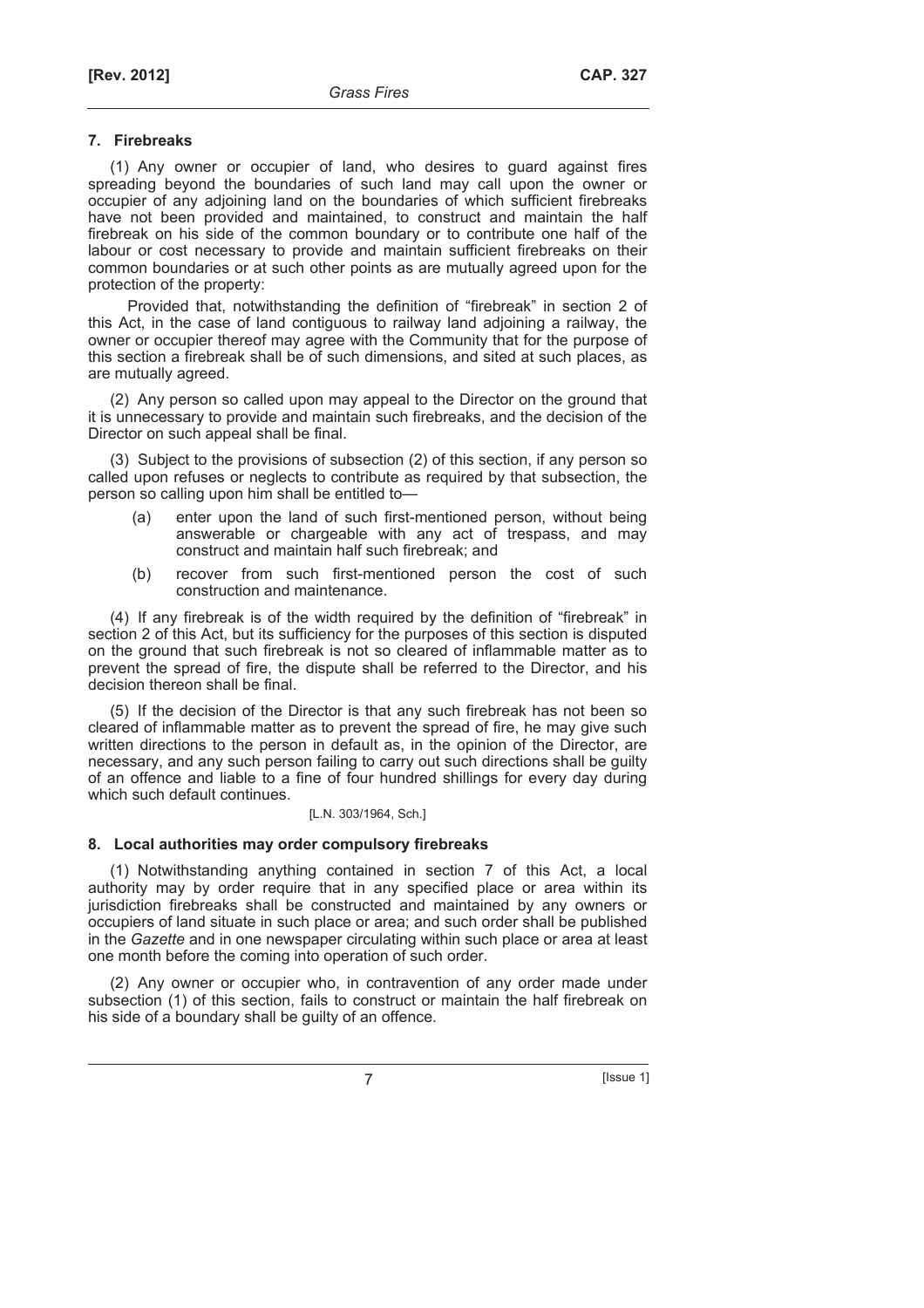(3) Where any owner or occupier, in contravention of any order made under subsection (1) of this section, fails to construct or maintain the half firebreak on his side of a boundary, then, without prejudice to any penalty to which such owner or occupier may be liable under subsection (2) of this section, the local authority or the owner or occupier of the land adjoining such boundary shall be entitled to—

- (a) enter upon the land of such first-mentioned owner or occupier without being answerable for any act of trespass, and may construct and maintain the half firebreak on the side of the boundary which is occupied by such first-mentioned owner or occupier; and
- (b) recover from such first-mentioned owner or occupier the cost of such construction and maintenance.
- (4) Nothing in this section contained shall apply to—
	- (a) the reserved areas;
	- (b) the boundary of any owner or occupier where such boundary adioins the reserved areas:
	- (c) railway land adjoining a railway; and
	- (d) land which is contiguous to railway land adjoining a railway.

### **9. Restrictions as to removal of bees and honey from land**

No person shall take or remove honey or bees from, or place beehives on, the land of another without the consent of the owner or occupier thereof:

Provided that this section shall not apply to the North Eastern Province and the Isiolo, Marsabit, Samburu, Tana River and Turkana Districts. [L.N. 303/1964, Sch.]

### **10. Engagement of fire-rangers**

A local authority, for the purpose of controlling grass fires within the area under its jurisdiction, may—

- (a) engage such number of fire-rangers as the local authority may think fit, who shall be remunerated out of the revenue of the local authority;
- (b) appoint any person to be an honorary fire-ranger.

### **11. State of danger**

(1) (a) In the case of any area referred to in the definition of "local authority" in section 2 of this Act, the local authority may by order declare a state of danger in respect of any area within its jurisdiction, and in the same or any subsequent order may prohibit the burning of vegetation within the whole or any part of such area for such period and under such conditions during the continuance of the state of danger as it may think fit, and by such order may exempt any person from the provisions thereof.

(b) Every order made under this subsection shall be published in the *Gazette* and in one newspaper circulating within such area, and, in the case of an order prohibiting the burning of vegetation, shall be so published at least seven days before its coming into operation.

 $[|$  Issue 1 $|$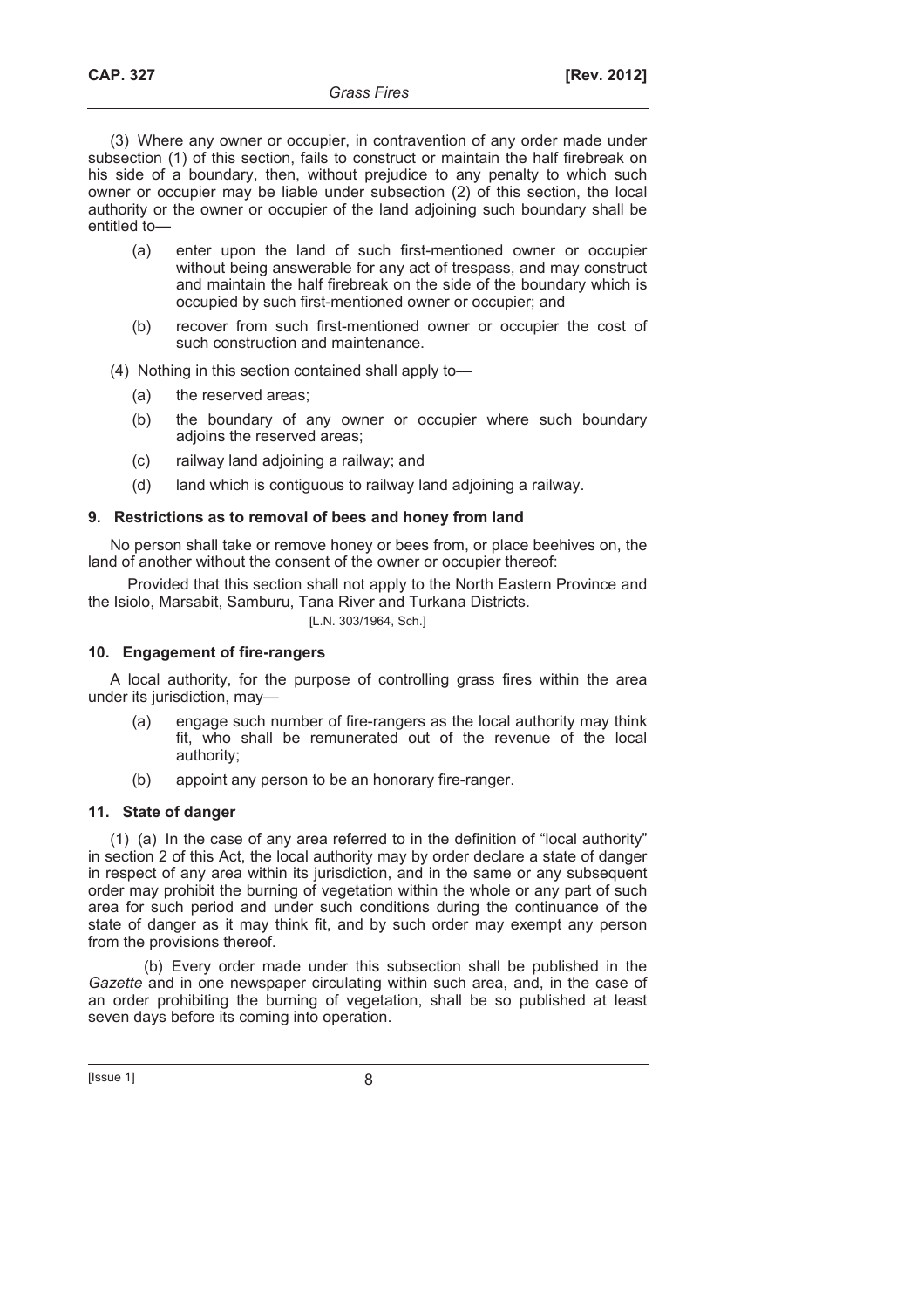(2) *Deleted by L.N. 303/1964*, Sch*.*

[L.N. 256/1963, L.N. 303/1964, Sch.]

#### **12. Refusal to assist in putting out fire**

(1) Any owner or occupier on whose land a fire is burning, and any police officer, and any fire-ranger or honorary fire-ranger engaged or appointed under section 10 of this Act, who has good reason to believe that such fire may become dangerous to life or property, may require any person present at or in the vicinity of such fire to render assistance, or to do any act or perform any service as may reasonably be considered necessary or expedient to control or extinguish or prevent the spread of such fire; and any person who fails to comply with such requirement shall be guilty of an offence.

(2) Any person acting in good faith may either alone or with persons under his control enter upon any land for the purpose of extinguishing a fire which he has good reason to believe is not under control or may become dangerous to life or property.

#### **13. Protection of life, person or property by counter-firing**

Nothing in this Act shall prohibit any person, when his life, person or property is in danger of loss or injury from an approaching fire, from setting alight to and burning vegetation, in the manner commonly known as counter-firing, in order to prevent such loss or injury:

Provided that he shall take reasonable care that the fire so kindled does not spread beyond the limits necessary to secure him from such loss or injury.

#### **14. Liability of servant**

If any servant, when acting under the direction or command of his employer, by any act or omission contravenes any of the provisions of this Act, or of any rules or order made thereunder, such employer and such servant may both or either of them be prosecuted and, if convicted, punished under this Act or such rules, as the case may be.

### **15. Arrest**

(1) Any person found committing an offence under this Act or under any rules made thereunder may, if there are reasonable grounds for believing that he will abscond or if his name and address are unknown and cannot be ascertained, be apprehended by the owner or occupier of the land on which the offence is committed or by the servant of such owner or occupier or by any fire-ranger engaged under section 10 of this Act, and such person, when so apprehended, shall be handed over to the nearest police officer without unnecessary delay.

(2) Offences under this Act or under any rules made thereunder shall be cognizable to the police.

### **16. General penalty**

Any person who is guilty of an offence under this Act for which no penalty is specially provided, or who fails to comply with any of the provisions of this Act or of any order made thereunder, shall be guilty of an offence and liable to a fine not exceeding four thousand shillings or to imprisonment for a term not exceeding twelve months, or to both such fine and such imprisonment.

[Act No. 18 of 1949, s. 2.]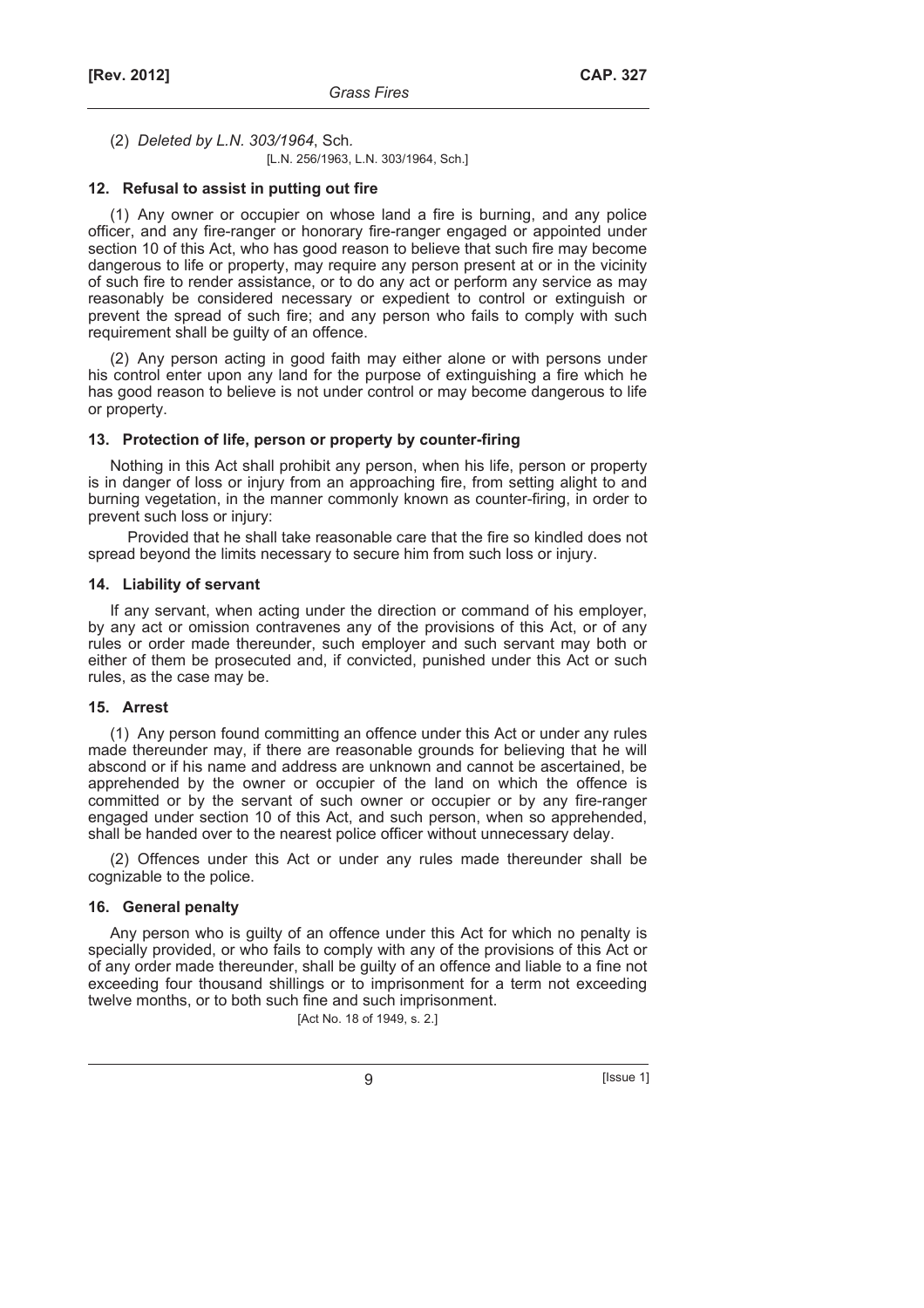## **17. Civil remedy preserved**

Nothing in this Act shall affect the right of any person aggrieved to receive damages by civil action for any loss sustained by him.

## **18. Rules**

The Minister may make rules for the better carrying into effect of the provisions of this Act.

[G.N. 1721/1955, Sch., L.N. 173/1960, s. 2.]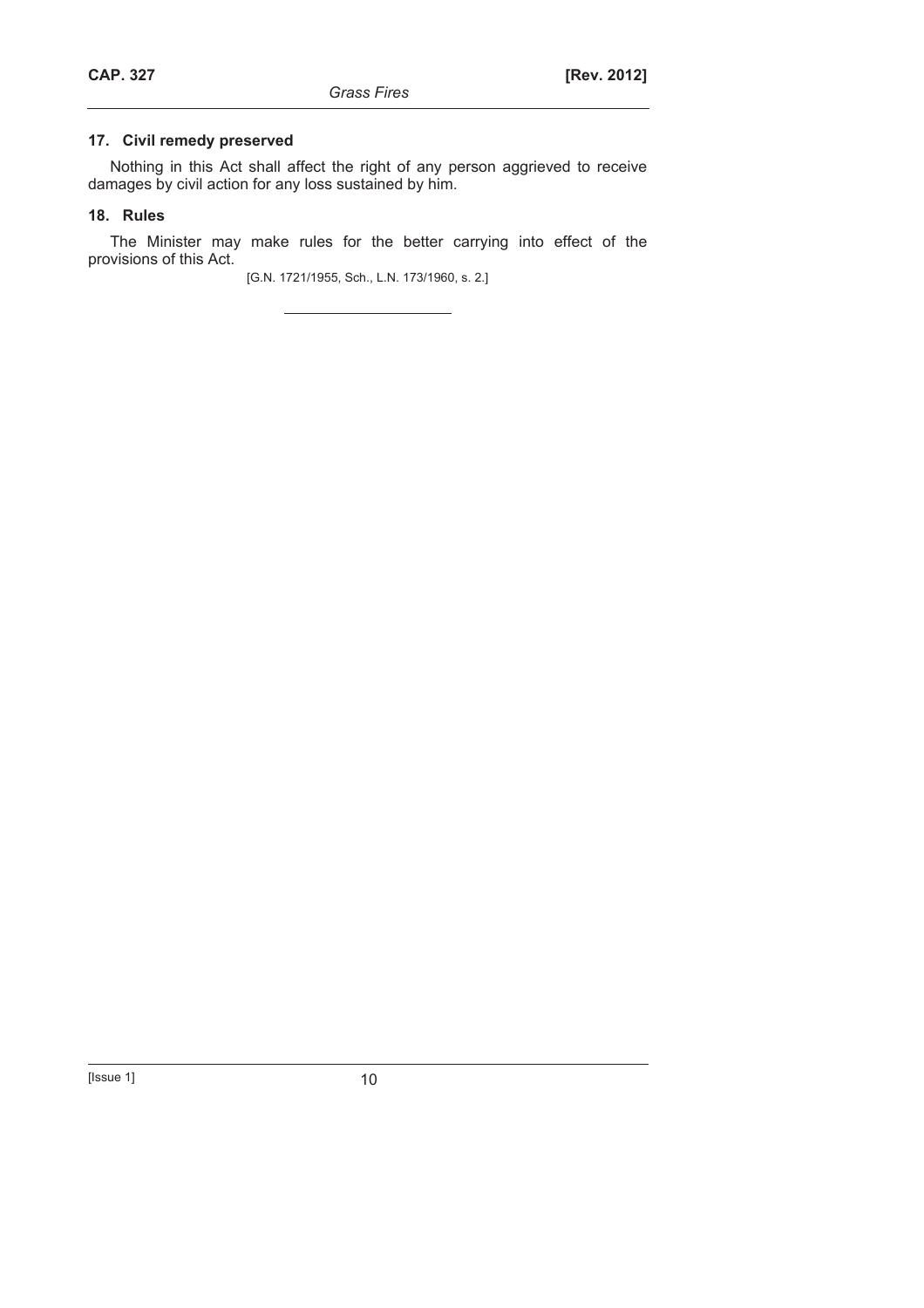*Grass Fires* 

**[Subsidiary]** 

## **CHAPTER 327**

## **GRASS FIRES ACT**

## SUBSIDIARY LEGISLATION

## *List of Subsidiary Legislation*

|  | Page |
|--|------|
|  | 13.  |
|  | 15   |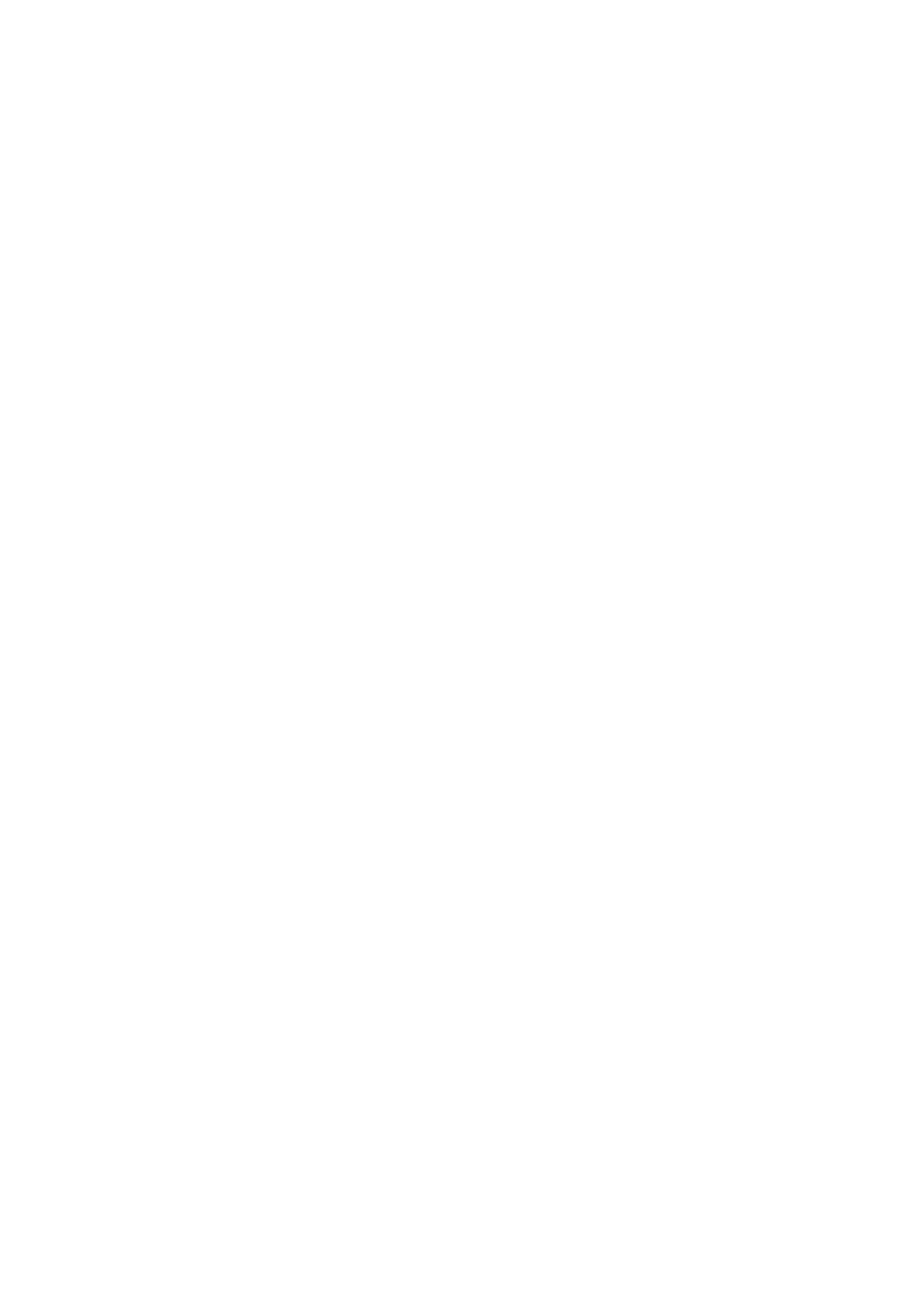*Grass Fires* 

**[Subsidiary]** 

## **PERSONS DEPUTED**

UNDER SECTION 2 [L.N. 85/1969.]

All District Agricultural Officers.

All Divisional Agricultural Officers.